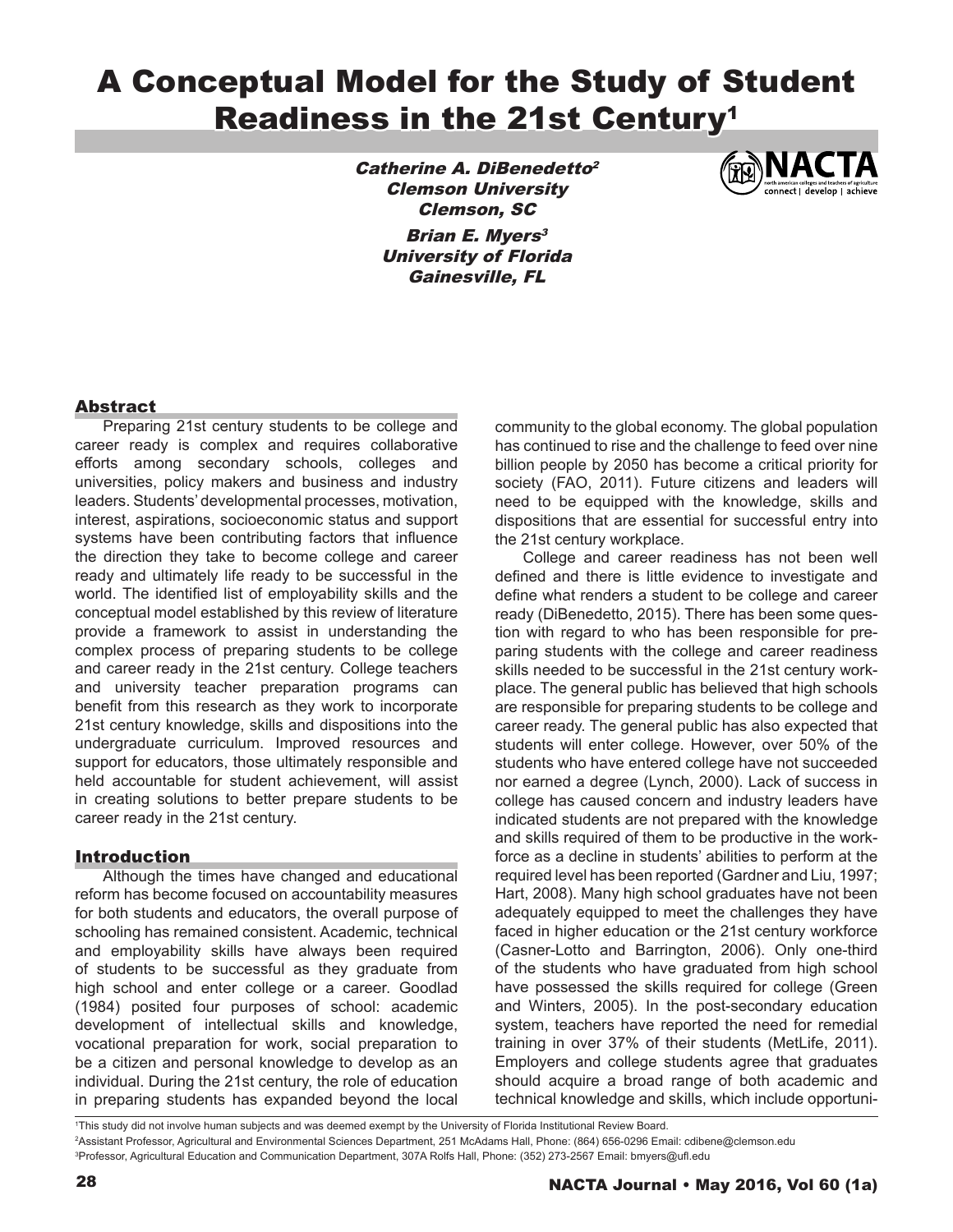ties to apply learning in order to achieve career success (Hart, 2015).

Information learned in the classroom must be taught using methods for students to transfer the knowledge gained into real world experiences. Changes in the American workforce have been occurring that require technical knowledge and skill. The emergence of technological information has required expert communication in complex situations in order for students to be career ready in the 21st century (Dede, 2010). Contextual learning experiences have provided opportunities for students to build a foundation around critical thinking and problem solving. Careerready individuals have required essential academic, employability and technical skills that will prepare them to address the global economic challenges of the 21st century (ACT, 2010). Employers have indicated that students who complete some type of applied learning or project-based learning experience are more valuable job candidates than those who have not engaged in applied learning (Hart, 2015). The development of independent-minded individuals is an important aspect of the American public education system (Wardlow and Osborne, 2010).

#### Theoretical/Conceptual Framework

The complexity of the educational system has required educators, policy makers and industry leaders to work collaboratively to prepare students to be career ready for the challenges they have faced in the 21st century workplace. Several contributing factors have influenced student success. Student motivation, interest, aspirations, socioeconomic status, support systems and developmental processes have ultimately determined whether or not students have been prepared for a career that has ultimately made them life ready to become successful in the world in which they have lived.

The K-12 educational process is a systematic endeavor. Therefore, it has required a systems approach to prepare students to be both college and career ready. Figure 1 depicts the theoretical frameworks that collectively developed the Conceptual Model for the Study of Student Readiness in the 21st Century. This systems approach to preparing students to be college and career ready was adapted from the major tenets of Social Cognitive Theory (Bandura, 1986) and Bronfenbrenner's Bioecological Theory of Human Development (Bronfrenbrenner, 1979; 2005).

#### Social Cognitive Theory

Social cognitive theory posited that individual's react to their beliefs about what they can do; conducting self-perceived judgements of themselves based on their self-efficacy (Bandura, 1986). Three interrelated factors referred to by Bandura (1986) as personal factors, behaviors and environment affect how people have learned from their social environments and how a person's sense of self-efficacy has been developed. For example, an educator demonstrates self-efficacy

#### NACTA Journal • May 2016, Vol 60 (1a) 29

through his or her belief in their personal competence to learn or perform behaviors (Schunk, 2012). Recommendations from the National Research Council (2009) suggested a need for instructional changes in undergraduate coursework in colleges of agriculture to improve 21st century skills, which included critical thinking, problem solving and communication. Estepp et al. (2013) adapted Bandura's (1986) triadic reciprocality model of causality, aligning it with teacher effectiveness. In this model, effective classroom instruction represented the environmental variable, 21st century skills represented the behavior variable and cognitive processes of students represented the learner variable (Estepp et al., 2013).

#### Bioecological Theory of Human Development

Process, person, context and time (PPCT) are the four factors emphasized in Bioecological Theory of Human Development (Bronfenbrenner, 1979; 2005). These factors represent the individual interactions within an individuals' environment that affect the process of development (Tudge et al., 2009) and along with the tenets of social cognitive theory, guided the development of the Conceptual Model for the Study of Student Readiness in the 21st Century. In bioecological theory, process refers to the interaction between the person and the environment where development occurs (Bronfenbrenner, 1979; 2005). Within the context of the educational system the process can refer to the interaction of parent and student, teacher and parent, or teacher and student.

Individual and personal characteristics, such as race, gender, age and previous experiences are referred to in the PPCT model as the person. Dissimilarities in attitudes, beliefs and expectations and the individual attributes brought into a social setting are included in this facet (Adamsons et al., 2007; Tudge et al., 2009).

Several indicators affect context. Bronfenbrenner (1979) identified four types of systems that influence an individual's development. The direct environment encircling the individual is considered to be the microsystem (Adamsons et al., 2007). The conceptual model depicts the microsystem as the classroom environment where students have learned academic, technical and employability skills to develop the dispositions, civic mindedness and independent mindedness required to become college and career ready, which ultimately leads to a lifeready individual. Interactions can occur in more than two microsystems, referred to as the mesosystem. Interactions between the student, the parent and the teacher are included in the conceptual model as the mesosystem. Some contexts do not directly involve the individual, but may still influence development. Bronfenbrenner (1979) referred to this context as the exosystem. The conceptual model depicts the exosystem as the community, the home, the school and the world. The final system, the macrosystem, involved in the context of the PPCT model refers to the social influences such as government policies, economic circumstances and cultural expectations (Adamsons et al., 2007).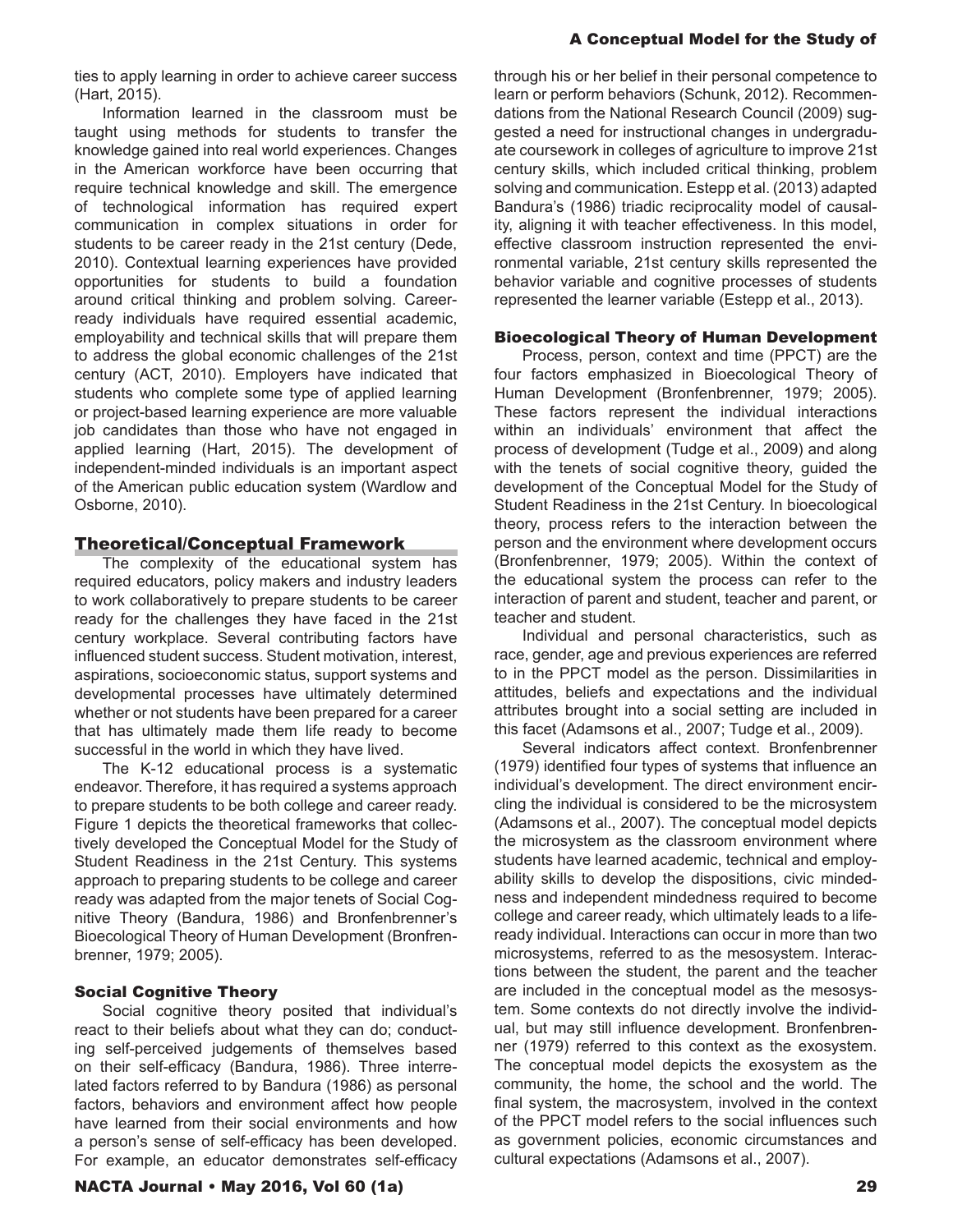The final facet of the PPCT model is time (Bronfenbrenner, 2005). This facet represents the passing of time over the developmental stages of an individual. Time can also be represented by the chronological age of the individual or the developmental stage of the family where the individual resides (Adamsons et al., 2007). Constructs within the model align with the four purposes of the school as outlined by Goodlad (1984). Within the systems model, students will develop the academic, technical and employability skills needed to be ready for college and careers dependent upon the person, the process and the context within the overall environment throughout the course of their education (time).

Personal factors, behaviors and environment are the three interrelated sources that directly influence an individual's ability to learn (Bandura, 1986). The cultural environment consists of the community, the home, the school and the world in which a student lives. Bronfenbrenner's theory (1979) referred to this as the exosystem that influences individual development. Within that cultural environment, the mesosystem (Bronfenbrenner, 1979), parents and teachers play an active role in developing students for career success. An adolescents' cognitive and emotional development process has been reliant on adult relationships structured in a community, society or cultural environment (Conley, 2005; Stone and Lewis, 2012). Student interactions with teachers, parents and other adult role models represent the context of the microsystem where individuals develop (Bronfenbrenner, 1979).

Children possess five basic needs for positive development: 1) a personal relationship with a caring adult, 2) a safe place to live, 3) a healthy start toward their future, 4) a marketable skill to use after high school graduation and 5) an opportunity to contribute to their community (Lewis and Morris, 1998). Without proper support systems the modern family life can be unstable. This instability causes deficiencies in students when they go to school (Addison, 1992). Schools and teachers must be aware of their responsibility to provide stable support for students in a welcoming and nurturing environment (Henderson, 1995).

#### Learning Skills

Learning skills related to dispositions can be difficult to define. The role of the teacher has included that of an adviser to guide students (Trilling and Fadel, 2009). In addition to academic preparation, teachers have also provided social and emotional support during the adolescent developmental process (Stone and Lewis, 2012). Learning and thinking skills, include dispositions, such as positive thinking, clarity in communication, inquisitiveness, questioning and problem posing, innovation, motivation, perseverance/grit, self-esteem, flexibility, creative thinking, responsibility, self-direction and engagement in lifelong learning (Conley, 2014; Duckworth et al., 2007; Partnership for 21st Century Skills, 2009; Stone and Lewis, 2012).

#### Literacy and Civic Minded Individuals

Developing overall literacy and civic minded individuals is one of the four main purposes of school (Goodlad, 1984). Literacy has been an overarching theme within the education system. Students must be literate in the core and technical areas, but they must also have a sense of literacy as it relates to the world within which they live (Stone and Lewis, 2012). Several interdisciplinary literacy topics were identified from the literature for this research and are included in the literacy component of the conceptual model. A general understanding of agriculture, civics, communications, economics, environment, global awareness, health and technology are necessary for students to become career ready and competitive in the 21st century workplace (Huitt, 1999; NASDCTEc, 2012; NRC, 1988; Partnership for 21st Century Skills, 2009; SCANS,1991; Stone and Lewis, 2012: Trilling and Fadel, 2009).

Of particular interest is the impending need for agricultural literacy (NRC, 1988). In 1986, the National FFA Organization reported an estimate of 4.5% of all high school students to be enrolled in an agriculture course. Today, nearly 1,000,000 students are enrolled in school-based agricultural education programs (NAAE, 2015). The idea of agricultural literacy became a focus when the National Research Council (1988) implied that agriculture should be taught to all students, not just the small number of students interested in an agriculturally related career.

Along with learning and thinking skills, students should be literate and equipped with the necessary skills to advance in the world as citizens (Hurtado and DeAngelo, 2012). Civic mindedness has referred to one's tendency to engage in activities to help their community (Merriam-Webster, n.d.). Conley (2005) referred to civic skills as habits of mind. Habits of mind have been referred to as behaviors that are associated with academic success and are foundational skills required for lifelong learning (Conley, 2005).

#### Academic and Technical Knowledge and Skills

Academic and technical knowledge and skills are acquired through core and career and technical education (CTE) courses. Teachers have educated students in core and career and technical education courses to impart the academic and technical knowledge and skills that have been important for college and career readiness. Basic knowledge and skills have been taught in high school core courses, which consist of English/language arts, mathematics, science, government/economics, humanities/arts, foreign languages and history/ geography. CTE has provided students with core academic skills, employability skills and job-specific, technical skills related to a career pathway. CTE programs have been grouped within sixteen career clusters that focus on preparing students to be college and career ready (ACTE, n.d.). Research has indicated that student participation in CTE programs has decreased the high school drop-out rate when one CTE course has been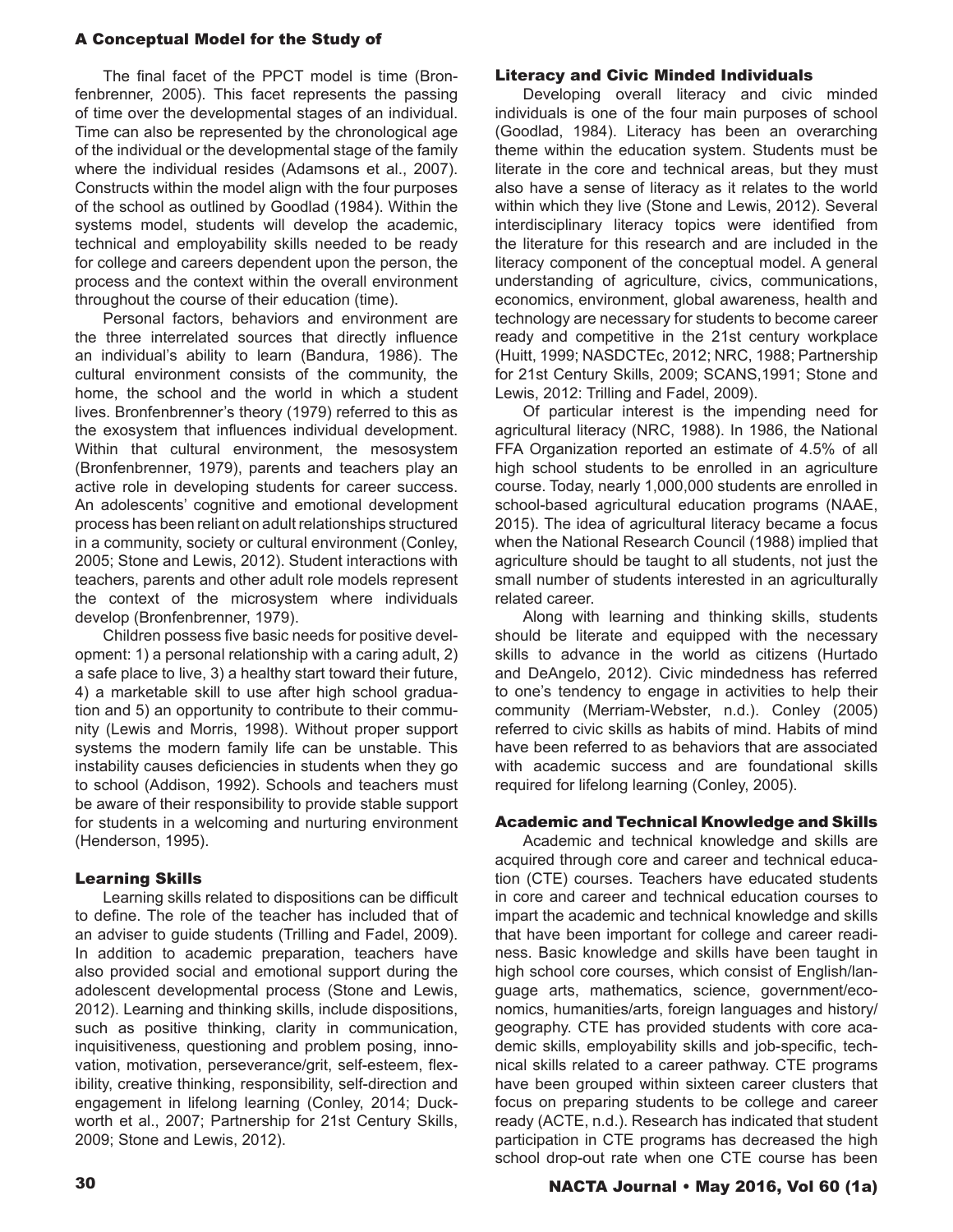taken for every two academic classes (Plank et al., 2005). CTE courses have provided contextual "real world" learning experiences that have engaged students and exposed them to opportunities to transfer and apply those skills in occupational settings (Berns and Erickson, 2001; Stone and Alfeld, 2004).

#### Career and Life Skills

Throughout the educational process, important career and life skills have been gained as students learn to apply both academic and technical knowledge to transfer into the employability skills required to be career ready. Employability skills have typically been considered to be personal qualities or work habits an individual possesses (Stone and Lewis, 2012). A nationwide comparative analysis of soft skills conducted in 2011 identified employability skills as communication skills, decision making/problem solving skills, selfmanagement skills, teamwork skills, professional skills, experiences and leadership skills (Crawford et al., 2011).

Life skills are identified as: accountability, adaptability, ethics, leadership, people skills, personal productivity, responsibility, self-direction and social responsibility. Although many effective teachers include life skills in their instruction, these skills are challenging to deliberately integrate into the curriculum (Partnership for 21st Century Skills, 2009).

#### Life Ready Individuals

With the global population on the rise there has been much concern for our world with regard to the impending challenge to feed 9 billion people by 2050 in a sustainable manner (FAO, 2011). As future leaders are being prepared to be college and career ready, they need to be equipped with the knowledge, skills and dispositions to be critical thinkers and problem solvers. They need to be able to transfer the information learned in the classroom into contextual, real world experiences (Carnevale et al., 2011; Schmidt et al., 2012). Developing independent-minded, lifelong learners that are prepared to meet the challenges of the 21st century workplace is the ultimate goal of the collaborative efforts described in the Conceptual Model for the Study of Student Readiness in the 21st Century.

The purpose of this research was to utilize the results of a literature review to develop a conceptual framework to study the development of college and career readiness for high school students. The objectives of this research were to identify 21st century employability skills currently used to determine career readiness for high school students and to design a conceptual framework to reveal a systems approach to college and career readiness based on the literature review from the first objective.

#### Materials and Methods

This theoretical research sought to create a conceptual model and determine a common framework for the knowledge, skills and dispositions that are required

#### A Conceptual Model for the Study of

of students to be college and career ready in the 21st century. A key word search was initiated throughout six professional journals: the Journal of Agricultural Education, the Journal of Career and Technical Education, the Journal of Career Development, the Journal of Teacher Education, the Journal of Technology Education and the North American Colleges and Teachers of Agriculture Journal. Key words included: soft skills, career decision making, college and career readiness, career and employability skills, 21st century employability skills, knowledge and dispositions. The search results were extremely limited.

As a result, an additional search beyond the six selected journals was explored. The expertise of the University of Florida librarian was utilized to assist in the exhaustive search through several data bases, which included ProQuest and EBSCOhost. Finally, a Google Scholar search was conducted using the same key words. Limited empirical evidence was found specific to the researchers' objective of interest. It was concluded there was a gap in the literature with regard to research in the area of college and career readiness. This study sought to develop a conceptual model that can be used as a framework to assist educators to prepare students to be both college and career ready.

#### Results and Discussion

Based on the exhaustive literature review that was conducted to identify 21st century employability skills relevant to career readiness for high school students, a total of nine seminal pieces of literature were identified and utilized as the focus for this research. Table 1 outlines the nine seminal pieces of literature providing the skill terminology and a list of the knowledge, skills and dispositions associated with each reference. Each list of skills from the nine identified resources was categorized and data were logged into a spreadsheet to determine commonalities among the identified list of skills. Constructs were then developed to incorporate groups of common skills into major categories. Nine constructs arose from the extensive literature review of 21st century employability skills. Those constructs were summarized as: learning skills, life skills, career skills, social skills, knowledge competencies, incidental learning skills, dispositions, experiences and interdisciplinary topics. Each construct included five to ten skills to represent the general categories of knowledge, skills and dispositions required of students to be career ready in the 21st century. Table 2 provides a summary of the nine constructs and related skills. The majority of the knowledge, skills and dispositions identified from the literature review were rated moderately or highly important by Florida secondary teachers (n = 191) from core and career and technical education disciplines (DiBenedetto, 2015).

The Conceptual Model for the Study of Student Readiness in the 21st Century was developed to provide an accurate systems-approach to prepare students to be both college and career ready. As students develop within this model they become independent minded, life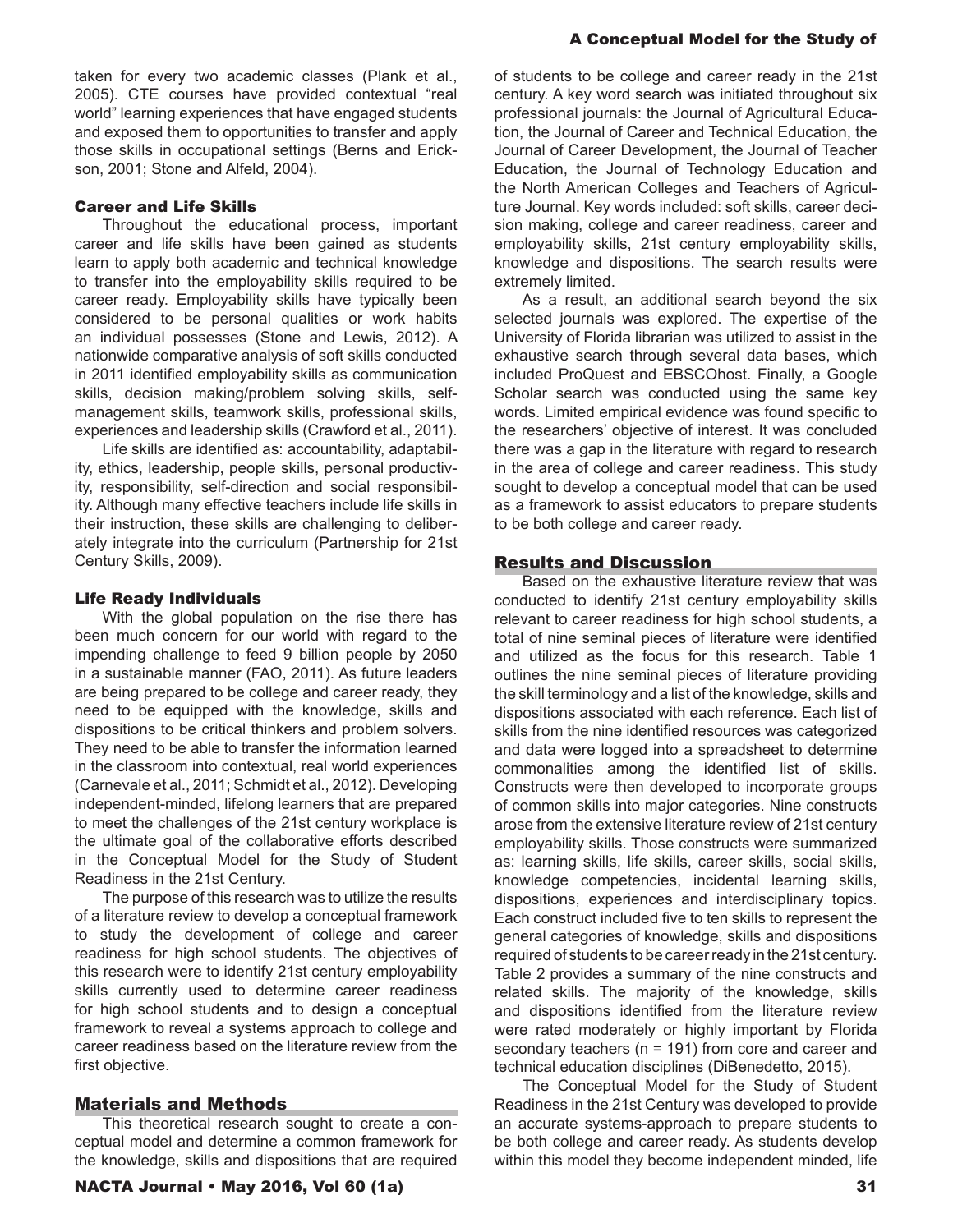| Table 1. Summary of Literature Identifying 21st Century Career Readiness Skills |                                                                  |                                                                                                                                                                                                                                                                                                                                                                                                          |
|---------------------------------------------------------------------------------|------------------------------------------------------------------|----------------------------------------------------------------------------------------------------------------------------------------------------------------------------------------------------------------------------------------------------------------------------------------------------------------------------------------------------------------------------------------------------------|
| Reference                                                                       | <b>Skill Terminology</b>                                         | List of Knowledge, Skills and Dispositions                                                                                                                                                                                                                                                                                                                                                               |
| Stone and Lewis, 2012.                                                          | SCANS-based.<br>21st century<br>interdisciplinary themes         | critical thinking, creative thinking, problem solving, responsibility, proficiency, self-management,<br>integrity/honesty, learning and innovation, life and career, information, media, technology,<br>global awareness, financial, economic, business, and entrepreneurial literacy, health, civic, and<br>environmental literacy                                                                      |
| Crawford, Lang, Fink,<br>Dalton, and Fielitz, 2011.                             | <b>Skill Clusters</b>                                            | problem solving, collaboration, grit, work habits/ethic, time management, technology, self-<br>management, leadership, teamwork, innovation, creative thinking, engagement in life-long learning,<br>self-direction, related work or internship, teamwork, project management, cross disciplinary,<br>community engagement, international engagement                                                     |
| Partnership for 21st Century<br><b>Skills, 2009.</b>                            | 21st Century<br><b>Learning Model</b>                            | critical thinking skills, problem solving, collaboration, contextual learning, reasoning: inductive and<br>deductive, time management, people skills/social responsibility, communication, technology, health,<br>leadership, responsibility, innovation, adaptability, creativity, personal productivity, self-direction                                                                                |
| Conley, 2014.                                                                   | <b>College and Career</b><br><b>Readiness</b>                    | critical thinking, collaboration, contextual learning, grit, time management, goal management,<br>organizational skills, social responsibility, integrity, technology, economic, civic, self-management,<br>proficiency, motivation, adaptability, creativity, engagement in life-long learning, self-direction,<br>confidence                                                                           |
| <b>CTE Technical Assistance</b><br>Center of New York, 2013.                    | Career Readiness and<br><b>Career and Technical</b><br>Education | critical thinking, problem solving, collaboration, contextual learning, self-direction, responsibility, self-<br>management                                                                                                                                                                                                                                                                              |
| NASDCTEc, 2012.                                                                 | <b>Career Ready Practices</b>                                    | critical thinking, problem solving, employ research strategies, career decision making, social<br>responsibility, diversity, integrity, self-management, communication, technology, health, environmental,<br>economic, civic, global competence, cross-cultural awareness, leadership, teamwork, social<br>awareness, perseverance, creativity, engagement in life-long learning                        |
| ACT, 2010.                                                                      | <b>Work Readiness Stan-</b><br>dards and Benchmarks              | collaboration, integrity, communication, adaptability                                                                                                                                                                                                                                                                                                                                                    |
| Soland, Hamilton, and<br>Stecher, 2013.                                         | 21st Century<br>Competencies                                     | critical thinking, collaboration, grit, communication, global competence, leadership, motivation,<br>creativity, engagement in life-long learning, self-direction                                                                                                                                                                                                                                        |
| <b>SCANS, 1991.</b>                                                             | Work Place Know-how                                              | problem solving, reasoning, employ research strategies, career decision making, time management,<br>people skills, social responsibility, ethical responsibility, integrity, communication, technology,<br>economic, global competence, diversity, systems thinking, self-management, leadership, teamwork,<br>responsibility, self-esteem, creativity, engagement in life-long learning, self-direction |



ready individuals that are prepared to be responsible citizens in the world in which they live. See Figure 1.

Teachers need support to prepare students to be career ready. Research-based pedagogical approaches must continually be incorporated into teaching practices (Partnership for 21st Century Skills, 2009). Students learn career skills in an environment that is built to support their needs. Opportunities and experiences for students to engage in learning skills, academic and technical knowledge and skills and employability skills are provided within a system that includes the home and the parent, the school and the teacher. In this

environment both academic and career and technical education courses are included in the curriculum. In addition, support from the community and industry provides opportunities for civic engagement.

#### Recommendations

To support the need to address the problem of determining a common definition of college and career readiness, it is recommended that the conceptual model designed by this research along with the nine constructs identified to prepare students to be college and career ready in the 21st century, be utilized as a common framework by post-secondary teachers/ educators, business and industry and in high school and post-secondary curriculum to better prepare students for the challenges they will face when they graduate from high school and enter college or a career. In addition, discussions between industry leaders, school administrators, teacher educators and teachers/ educators (secondary and post-secondary) need to occur to determine who is responsible for teaching career readiness to high school students. The Conceptual Model for the study of Student Readiness in the 21st Century indicates a systems approach is needed to prepare students to be both college and career ready and ultimately life ready. No single individual can be solely responsible to prepare students for the challenges they will face as they enter post-secondary education or a career. The system includes a variety of individuals (student, teachers, parents, community leaders and industry support) and a curriculum that is defined by the knowledge, skills and dispositions identified in the nine constructs that emerged from this research. Further research should seek to explore the perceptions

# 32 NACTA Journal • May 2016, Vol 60 (1a)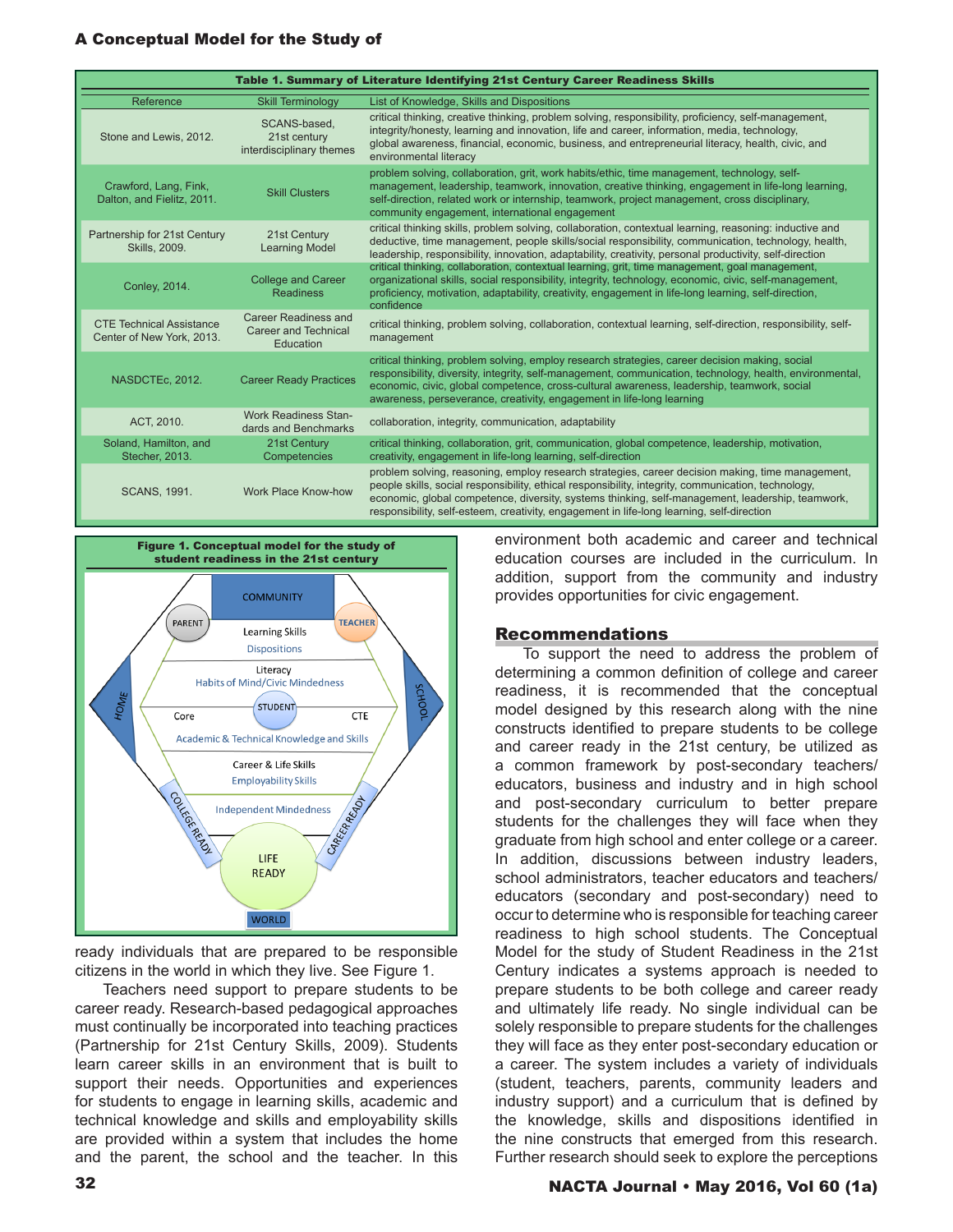| Table 2. Knowledge, skills, and dispositions required of high<br>school students to be career ready in the 21st century |                                           |  |
|-------------------------------------------------------------------------------------------------------------------------|-------------------------------------------|--|
| <b>Constructs</b>                                                                                                       |                                           |  |
|                                                                                                                         |                                           |  |
| <b>Learning Skills</b>                                                                                                  | Knowledge, Skills, and Dispositions       |  |
|                                                                                                                         | <b>Contextual Learning</b>                |  |
|                                                                                                                         | <b>Critical thinking</b>                  |  |
|                                                                                                                         | Initiative                                |  |
|                                                                                                                         | Perseverance/Grit                         |  |
|                                                                                                                         | <b>Problem Solving</b>                    |  |
|                                                                                                                         | Reasoning                                 |  |
|                                                                                                                         | Self-direction                            |  |
| <b>Life Skills</b>                                                                                                      |                                           |  |
|                                                                                                                         | <b>Accountability</b>                     |  |
|                                                                                                                         | Goal management                           |  |
|                                                                                                                         | <b>Organizational skills</b>              |  |
|                                                                                                                         | Problem solving                           |  |
|                                                                                                                         |                                           |  |
|                                                                                                                         | Social/cross-cultural skills              |  |
|                                                                                                                         | Time management                           |  |
| <b>Career Skills</b>                                                                                                    |                                           |  |
|                                                                                                                         | Career decision making                    |  |
|                                                                                                                         | Job search skills                         |  |
|                                                                                                                         |                                           |  |
|                                                                                                                         | Productivity                              |  |
|                                                                                                                         | <b>Responsibility</b>                     |  |
|                                                                                                                         | Work habits/ethics                        |  |
| <b>Social Skills</b>                                                                                                    |                                           |  |
|                                                                                                                         | <b>Understanding diversity</b>            |  |
|                                                                                                                         | <b>Ethical responsibility</b>             |  |
|                                                                                                                         | <b>Honesty</b>                            |  |
|                                                                                                                         |                                           |  |
|                                                                                                                         | Integrity                                 |  |
|                                                                                                                         | Social responsibility                     |  |
| Knowledge Competencies                                                                                                  |                                           |  |
|                                                                                                                         | Decision making                           |  |
|                                                                                                                         | Innovation                                |  |
|                                                                                                                         | Proficiency                               |  |
|                                                                                                                         | <b>Personal productivity</b>              |  |
|                                                                                                                         |                                           |  |
|                                                                                                                         | <b>Teamwork</b>                           |  |
| <b>Incidental Learning Skills</b>                                                                                       |                                           |  |
|                                                                                                                         | Adaptability                              |  |
|                                                                                                                         | Confidence                                |  |
|                                                                                                                         | <b>Decision making</b>                    |  |
|                                                                                                                         | Flexibility                               |  |
|                                                                                                                         | Leadership                                |  |
|                                                                                                                         | People skills                             |  |
|                                                                                                                         |                                           |  |
|                                                                                                                         | Productivity                              |  |
|                                                                                                                         | Proficiency                               |  |
|                                                                                                                         | Initiative/self-direction                 |  |
|                                                                                                                         | <b>Teamwork</b>                           |  |
| <b>Dispositions</b>                                                                                                     |                                           |  |
|                                                                                                                         | Creativity/creative thinking              |  |
|                                                                                                                         | Engagement in life-long learning          |  |
|                                                                                                                         | Flexibility                               |  |
|                                                                                                                         | Innovation                                |  |
|                                                                                                                         | <b>Motivation</b>                         |  |
|                                                                                                                         |                                           |  |
|                                                                                                                         | Perseverance/grit                         |  |
|                                                                                                                         | <b>Personal productivity</b>              |  |
|                                                                                                                         | <b>Responsibility</b>                     |  |
|                                                                                                                         | Self-direction/self-discipline            |  |
|                                                                                                                         | Self-esteem                               |  |
| <b>Experiences</b>                                                                                                      |                                           |  |
|                                                                                                                         | Career related work experience/internship |  |
|                                                                                                                         | Community engagement                      |  |
|                                                                                                                         | Cross disciplinary connections            |  |
|                                                                                                                         | International engagement                  |  |
|                                                                                                                         |                                           |  |
|                                                                                                                         | Leadership                                |  |
|                                                                                                                         | Project management                        |  |
|                                                                                                                         | <b>Teamwork</b>                           |  |
| <b>Interdisciplinary Topics</b>                                                                                         |                                           |  |
|                                                                                                                         | <b>Agriculture</b>                        |  |
|                                                                                                                         | <b>Civics</b>                             |  |
|                                                                                                                         | Communications                            |  |
|                                                                                                                         | Economics                                 |  |
|                                                                                                                         | Environment                               |  |
|                                                                                                                         | <b>Global awareness</b>                   |  |
|                                                                                                                         | <b>Health</b>                             |  |
|                                                                                                                         |                                           |  |
|                                                                                                                         | <b>Technology</b>                         |  |

of post-secondary teachers/educators, high school administrators, curriculum developers, business and industry leaders and parents with regard to importance and responsibility to teach career readiness skills to students. Findings gleaned from additional research can potentially assist in creating opportunities for discussion, which will provide better understanding for assigning responsibility to those individuals that will serve the best interest of high school students as they are prepared to graduate from high school and enter college or a career.

# Literature Cited

- ACT. 2010. A first look at the common core and college and career readiness. http://www.act.org/research/ policymakers/pdf/FirstLook.pdf. June 15, 2013.
- ACTE. What is career and technical education? https:// www.acteonline.org/. June 18, 2013.
- Adamsons, K., M. O'Brien and K. Pasley. 2007. An ecological approach to father involvement in biological and stepfather families. Fathering: A Journal of Theory, Research and Practice about Men as Fathers 5(2): 129-147.
- Addison, J.T. 1992. Urie Bronfenbrenner. Human ecology 20(2): 16-20.
- Bandura, A. 1986. Social foundations of thought and action: A social cognitive theory. Englewood Cliffs, NJ: Prentice Hall.
- Berns, R.G. and P.M. Erickson. 2001. Contextual teaching and learning. The Highlight Zone: Research @ Work No. 5. St. Paul: University of Minnesota, National Research Center for Career and Technical Education. http://eric.ed.gov/?id=ED452376. July 6, 2013.
- Bronfenbrenner, U. 1979. The ecology of human development: Experiments by nature and design. Cambridge, MA: University Press.
- Bronfenbrenner, U. 2005. Making human beings human: Bioecological perspectives on human development. Thousand Oaks, CA: Sage.
- Carnevale, A.P., N. Smith and M. Melton. 2011. STEM Washington, DC: Georgetown University Center on Education and the Workforce. http://cew.georgetown.edu/stem: October 12, 2012.
- Casner-Lotto, J. and L. Barrington. 2006. Are they really ready to work? Employers' perspectives on the basic knowledge and applied skills of new entrants to the 21st century US workforce. Washington, DC. Partnership for 21st Century Skills.

Conley, D.T. 2005. College knowledge: What it really takes for students to succeed and what we can do to get them ready. San Francisco, CA: Jossey-Bass.

- Conley, D.T. 2014. Getting ready for college, careers, and the common core: What every educator needs to know. San Francisco, CA: Jossey-Bass.
- Crawford, P., S. Lang, W. Fink, R. Dalton and L. Fielitz. 2011. Comparative analysis of soft skills: What is important for new graduates. Michigan State University and the University Industry Consortium 1-24.
- CTE Technical Assistance Center of New York. 2013. Career readiness is more than career and techni-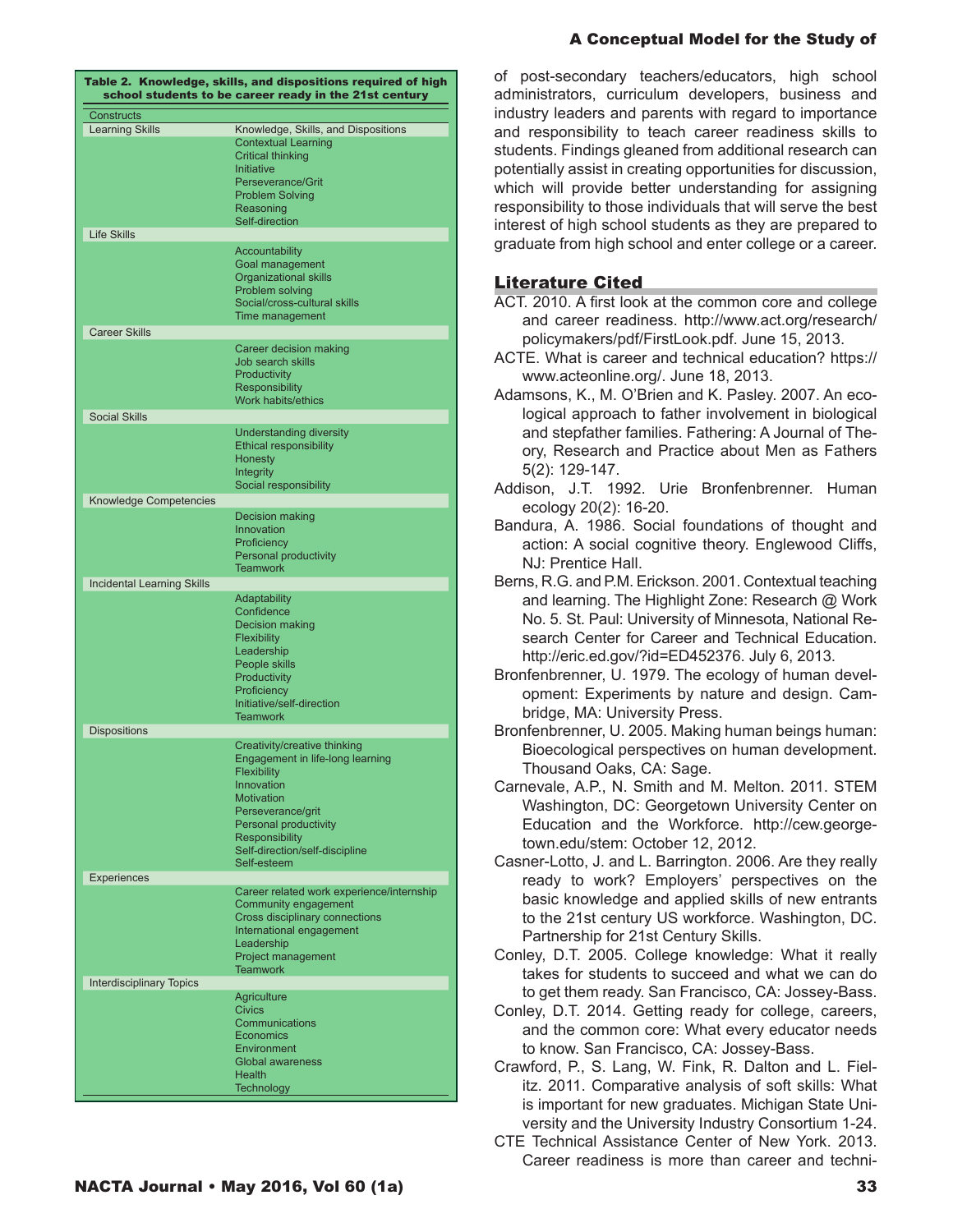cal education. http://spnetwork.org/spn/userMedia/63/72763/files/Career\_Readiness\_vs\_CTE.pdf: March 3, 2014.

- Darling-Hammond, L. 1997. School reform at the crossroads: Confronting the central issues of teaching. Educational Policy 11(2): 151-166.
- Dede, C. 2010. Comparing frameworks for 21st century skills. In J. Bellanca and R. Brandt (Eds.), 21st century skills rethinking how students learn (pp.51- 75). Bloomington, IN: Solution Tree Press.
- DiBenedetto, C.A. 2015. Teachers' perceptions of their proficiency and responsibility to teach the knowledge, skill, and dispositions required of high school students to be career ready in the 21st century. PhD Diss., Dept. of Agricultural Education and Communication, Univ. of Florida, Rolfs Hall, Gainesville, FL.
- Duckworth, A.L., C. Peterson, M.D. Matthews and D.R. Kelly. 2007. Grit: Perseverance and passion for long-term goals. Journal of Personality and Social Psychology 92(6): 1087.
- Estepp, C.M., C.T. Stripling, N.W. Conner, A. Giorgi and T.G. Roberts. 2013. An examination of the learning activities, cognitive level of instruction, and teacher immediacy behaviors of successful instructors in a college of agriculture. Journal of Agricultural Education 54 (2): 15-28.
- FAO (Food and Agriculture Organization of the United Nations). 2011. The state of food insecurity in the world 2011. Rome, Italy. http://www.fao.org/docrep/014/i2330e/i2330e00.htm. October 12, 2013.
- Gardner, P.D. and W.Y. Liu. 1997. Prepared to perform? Employers rate work force readiness of new grads. Journal of Career Planning and Employment 57(3): 32-56.
- Greene, J.P. and M.A. Winters. 2005. Public high school graduation and college-readiness rates: 1991-2002. New York, NY. Education Working Paper No. 8. Center for Civic Innovation.
- Goodlad, J.I. 1984. A place called school: Prospects for the future. New York, NY: McGraw-Hill.
- Hart, P.D. 2008. How should colleges assess and improve student learning? Employers' views on the accountability challenge. A survey of employers conducted on behalf of: The Association of American Colleges and Universities. Washington, DC: Peter D. Hart Research Associates, Inc.
- Hart. 2015. Falling short? College learning and career success. A survey of employers and college students conducted on behalf of: The Association of American Colleges and Universities. Washington, DC: Hart Research Associates, Inc.
- Henderson, Z.P. 1995. Renewing our social fabric. Human Ecology 23(1): 16-19.
- Huitt, W. 1999. October. The SCANS report revisited. Paper delivered at the Fifth Annual Gulf South Business and Vocational Education Conference, Valdosta State University, Valdosta, GA, April 18, 1997. http://www.edpsycinteractive.org/papers/scanspap. pdf. March 3, 2013.
- Hurtado, S. and L. DeAngelo. 2012. Linking diversity and civic-minded practices with student outcomes: New evidence from national surveys. Liberal Education 98(2): 14-23.
- Lewis, R. and J. Morris. 1998. Communities for children. Educational Leadership 55: 34-36.
- Lynch, R.L. 2000. High school career and technical education for the first decade of the 21st century. Journal of Vocational Education Research 25(2): 155-198.
- Merriam Webster Dictionary. http://www.learnersdictionary.com/definition/civic%E2%80%93minded. August 17, 2013.
- MetLife Survey of the American Teacher: Preparing students for college and careers: A survey of teachers, students, parents and fortune 1000 executives. 2011. https://www.metlife.com/assets/cao/contributions/foundation/american-teacher/MetLife\_Teacher\_Survey\_2010.pdf. January 28, 2014.
- National Association of Agricultural Educators (NAAE). 2015. Discover the possibilities of agricultural education. http://www.naae.org/advocacy/profiles/Agricultural\_Education\_Advocacy\_Handout\_2-27-13\_ Print.pdf. October 10, 2015.
- National Association of State Directors of Career and Technical Education Consortium (NASDCTEc). 2012. Common career technical core. Silver Spring, MD: National Career Technical Education Foundation.
- National Research Council.1988. Understanding agriculture. New directions for education. Washington, DC: National Academy Press.
- National Research Council. 2009. Transforming agricultural education for a changing world. Washington, DC: National Academies Press.
- Partnership for 21st Century Skills. 2009. Framework for 21st century learning. Tucson, AZ. http://www.21stcenturyskills.org/documents/P21\_Framework.pdf. March 3, 2014.
- Plank, S., S. DeLuca and A. Estacion. 2005. Dropping out of high school and the place of career and technical education: A survival analysis of surviving high school. National Research Center for Career and Technical Education.
- Schmidt, A.H., A.S. Robbins, J.K. Combs, A. Freeburg, R.G. Jesperson, H.S. Rogers and E. Wheat. 2012. A new model for training graduate students to conduct interdisciplinary, interorganizational, and international research. BioScience 62(3): 296-304.
- Schunk, D.H. 2012. Learning theories: An educational perspective (6th edition). Boston, MA: Pearson Education Inc.
- Secretary's Commission on Achieving Necessary Skills. 1991. What work requires of schools. Washington, DC: U.S. Department of Labor. http://www.eric. ed.gov/PDFS/ED332054.pdf. March 3, 2014.
- Secretary's Commission on Achieving Necessary Skills. 1993. Teaching the SCANS competencies. A SCANS report for America 2000. Washington, DC: U.S. Department of Labor.

# 34 NACTA Journal • May 2016, Vol 60 (1a)